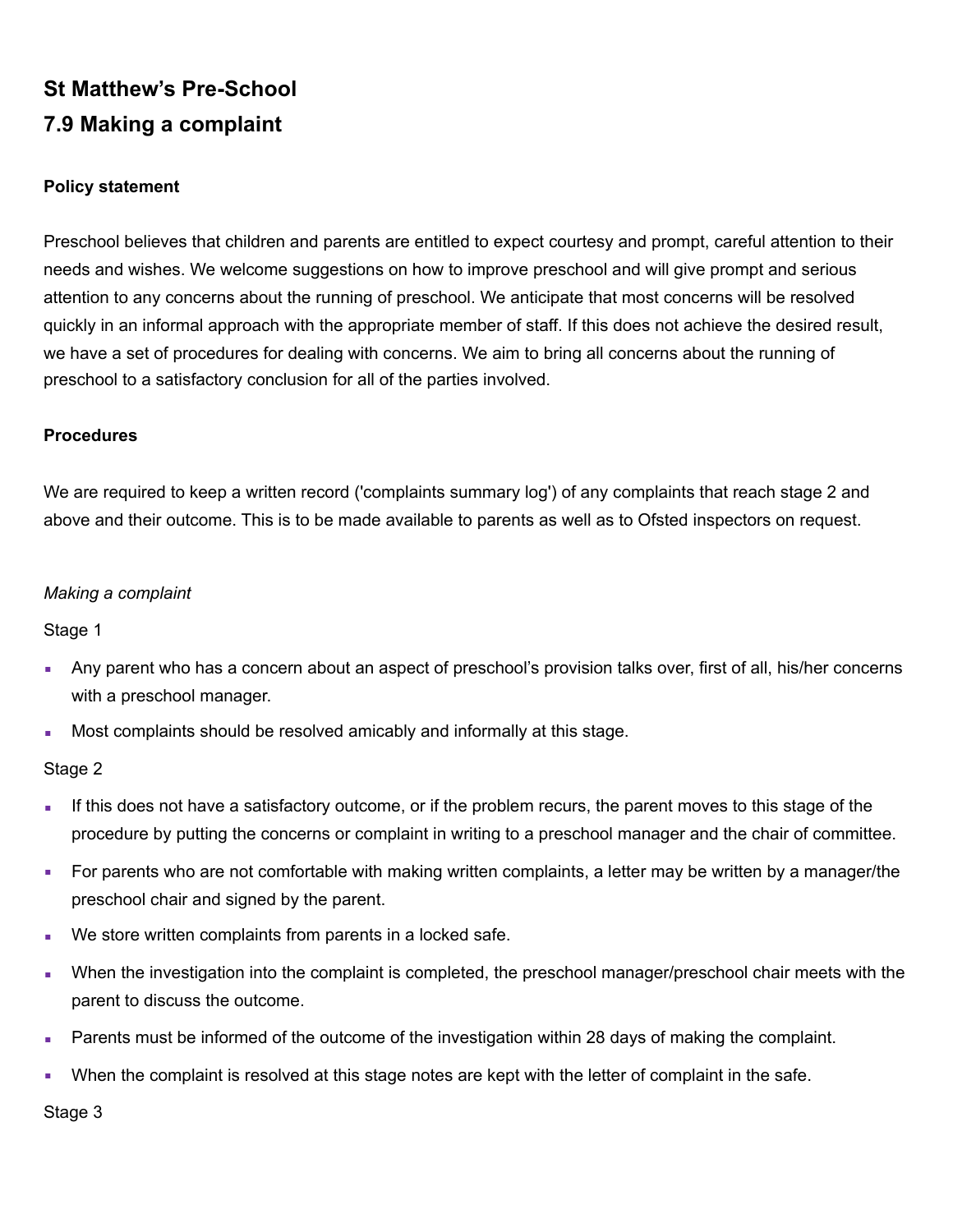- **.** If the parent is not satisfied with the outcome of the investigation, he or she requests a meeting with the preschool manager and the chair of the committee. The parent should have a friend or partner present if required and the manager should have the support of a committee member, or the senior manager.
- An agreed written record of the discussion is made as well as any decision or action to take as a result. All of the parties present at the meeting sign the record and receive a copy of it.
- This signed record signifies that the procedure has concluded. When the complaint is resolved at this stage notes of the meeting are stored along with the original complaints letter in the safe.

## Stage 4

- **.** If at the stage three meeting the parent and preschool cannot reach agreement, an external mediator is invited to help to settle the complaint. This person should be acceptable to both parties, listen to both sides and offer advice. A mediator has no legal powers but can help to define the problem, review the action so far and suggest further ways in which it might be resolved.
- **The mediator keeps all discussions confidential.** S/he can hold separate meetings with the preschool manager and chair of the committee and the parent, if this is decided to be helpful. The mediator keeps an agreed written record of any meetings that are held and of any advice s/he gives a copy is also held in the pre-school safe.

## Stage 5

- When the mediator has concluded her/his investigations, a final meeting between the parent, the preschool manager and the chair of the committee is held. The purpose of this meeting is to reach a decision on the action to be taken to deal with the complaint. The mediator's advice is used to reach this conclusion. The mediator is present at the meeting if all parties think this will help a decision to be reached.
- A record of this meeting, including the decision on the action to be taken, is made. Everyone present at the meeting signs the record and receives a copy of it. This signed record signifies that the procedure has concluded a copy is kept in the safe.
- **EXECT** Parents may approach Ofsted directly at any stage of this complaints procedure. In addition, where there seems to be a possible breach of the preschool's registration requirements, it is essential to involve Ofsted as the registering and inspection body with a duty to ensure the Safeguarding and Welfare Requirements of the Early Years Foundation Stage are adhered to.
- **The number to call Ofsted with regard to a complaint is:**

## 0300 1234 234 enquiries@ofsted.gov.uk

- **These details are displayed on our Preschool's notice board in the foyer.**
- **EXECT** If a child appears to be at risk, preschool follows the procedures of the Surrey Safeguarding Children Partnership by contacting The Children's Single Point of Access, (C SPA) 0300 470 9100,